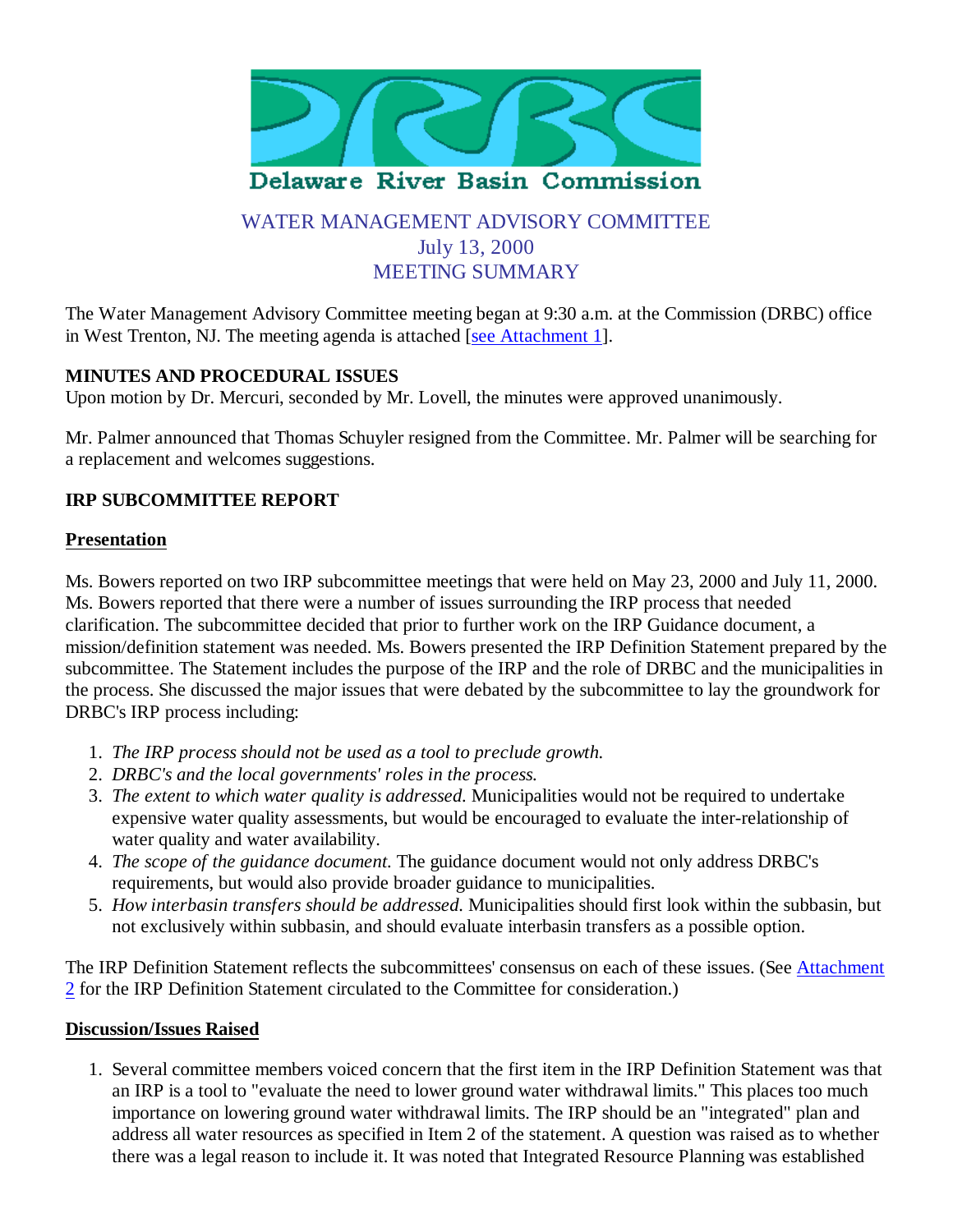under the Ground water Protected Area Regulations (GWPAR) as a process whereby municipalities could apply to DRBC to lower ground water withdrawal limits.

The Committee debated whether to delete Item 1 or move it to the end of the list. There was general consensus among Committee members that Item 1 be deleted because it is also stated on the IRP Definition Statement under the section describing the role of DRBC and because it is implied in Item 2.

- 2. DRBC's role in the process was discussed. The IRP Definition Statement defined DRBC's role as being limited to lowering the ground water withdrawal limit and providing assistance for water resources management in the basin. DRBC's role was not to adopt, approve or implement the IRP. A question was raised as to whether DRBC had a legal basis for implementing or approving other elements of the plan. For example, if the IRP demonstrates the need for a pipeline or demonstrates that a pipeline will have environmental harm, will DRBC support it? It was stated that DRBC's authority to implement other aspects of the plan comes from other powers of the Commission, not from the GWPAR. DRBC's review of these proposals occurs during the docket approval process.
- 3. The second sentence of Item 6 -- "...an IRP is not intended to be a tool to preclude growth that is inconsequential to water resource protection" -- was discussed. It was noted that the language was meant to emphasize that the study has to be tied to water. It was suggested that "inconsequential" is too difficult to define. The wording also could be interpreted to mean that the IRP could be used to preclude growth that is consequential to water resource protection. The Committee agreed that the sentence be changed to: "...an IRP is not intended to be a tool to arbitrarily preclude growth."
- 4. The section describing the role of DRBC in the process states that DRBC would modify withdrawal limits to correspond to the limits in the proposed IRP. It was suggested that DRBC should have the flexibility to approve something other than what was proposed. It was argued that if the municipalities all agreed on a limit, why wouldn't DRBC approve it? The Committee agreed that the subcommittee should further review this issue.
- 5. The potential for expanding the IRP process in the future was discussed. For example, expanding it to other areas of the Basin and removing it from the context of lowering ground water withdrawal limits. However, it was generally agreed that expanding the process should not be considered until it is tested in the Southeastern Pennsylvania.
- With the IRP Definition Statement in its final stages, the subcommittee would continue its work on the 6. Guidance document.

### **Conclusions/Follow-up Items**

- 1. Item 1 of the Statement -- The IRP is a tool to evaluate the need to lower ground water withdrawal limits -- will be deleted.
- 2. The second sentence of Item 6 of the Statement -- "...an IRP is not intended to be a tool to preclude growth that is inconsequential to water resource protection" will be changed to "...an IRP is not intended to be a tool to arbitrarily preclude growth."
- The subcommittee will review whether DRBC would adopt an IRP's proposed lower withdrawal limit 3. or would have the flexibility to approve another limit.

[Note: See Attachment 3 for a revised IRP Definition Statement based on Committee comments.]

## **DATA NEEDS SUBCOMMITTEE REPORT**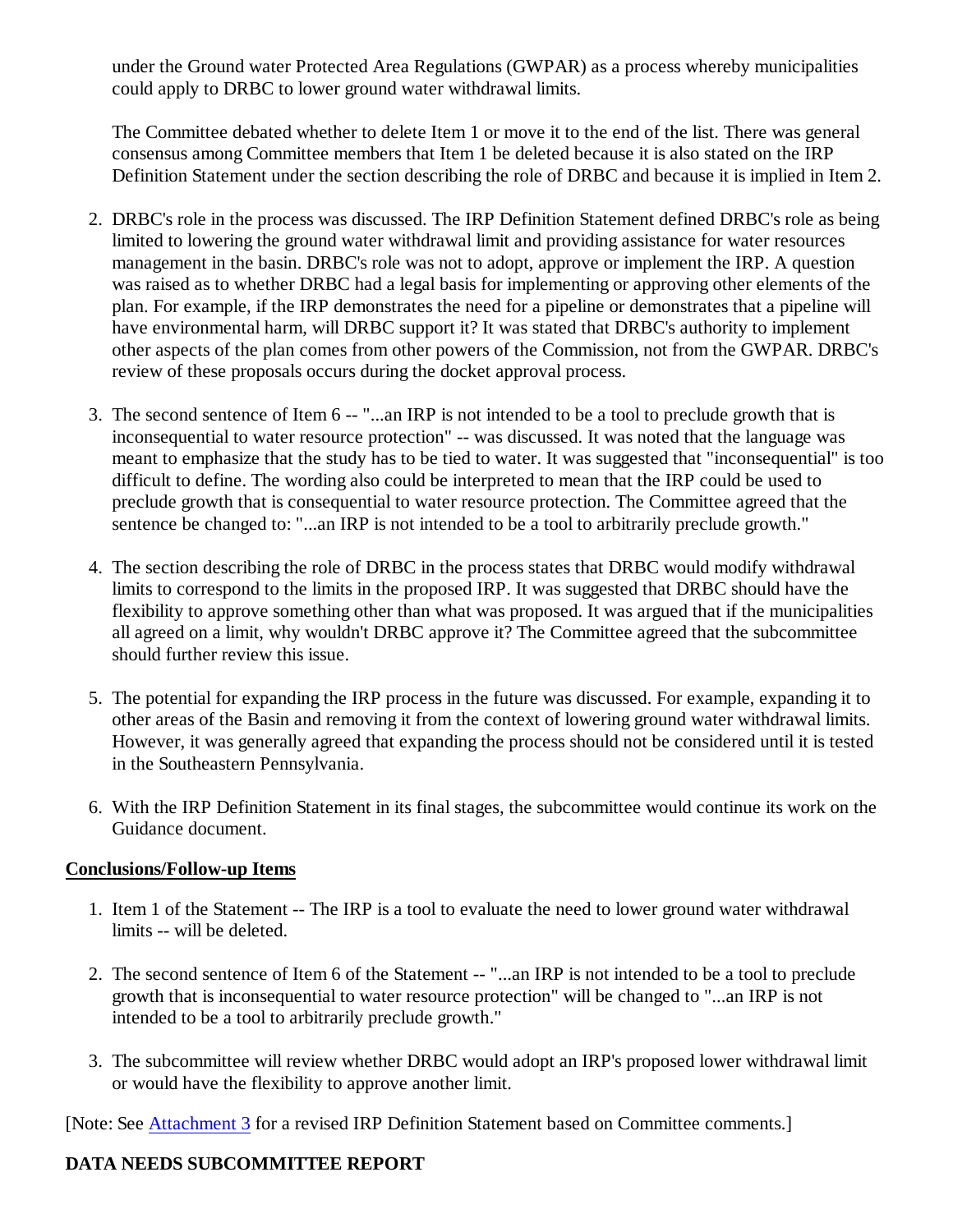## *Proposed Data Needs Resolution*

### **Presentation**

Dr. Mercuri reported on the Data Needs subcommittee meeting that was held on May 24, 2000. He reported that the subcommittee revised the data needs resolution based on comments made by Committee members. The revised resolution was distributed to Committee members for their consideration. Dr. Mercuri requested their approval for Commission action.

Ms. Siskind summarized the differences between the last version sent to the Committee and the current version. The primary changes included: (1) the addition of a "whereas" section explaining the resolution's purpose, (2) a one year phase-in of reporting requirements, (3) separate sections to differentiate between data to be reported during the first reporting year and data to be reported annually thereafter, (4) a reduction in the number of water usage categories, and (5) the addition of a bulk purchases section.

### **Discussion/Issues Raised**

- 1. It was recommended that "if known" be stricken next to all latitude/longitude data. The current format is inconsistent because it requires latitude/longitude for certain facilities and not others. The reason for the inconsistency was to lessen the requirements for self-supplied users who may not have latitude/longitude information. It was argued that self-supplied users are providing the information on withdrawal and discharge latitudes/longitudes already so it wouldn't be a new burden. There was general agreement that "if known" be stricken in all areas.
- An issue was raised as to whether manufacturing facilities would be required to report sanitary use 2. separately from manufacturing process use because it could be a burdensome requirement. It was clarified that the resolution would not require separate reporting for these items. It was noted that evaporative loss and product loss data would be requested, *if known.*
- An issue was raised as to whether population should be requested on an annual basis. It was stated that 3. most small residential users, the bulk of the accounts, wouldn't change on an annual basis and therefore shouldn't be required to report this information annually. Those that did change would be required to report the changes when they occur.
- 4. It was suggested that Basin States may want to consider creating forms using data from their databases. The current data would be printed on the form and users would change it only when necessary.
- 5. An issue was raised with regard to distinguishing between leakage, unmetered and unaccountedfor-water. For example, fire hydrant use is unmetered but is not necessarily unaccounted for. It was stated that the resolution allowed for the option of providing a finer breakdown of unaccountedfor-water.
- An issue was raised with regard to how much of the data being requested is not currently being 6. reported. It was stated that it differed for each Basin State. The most significant new information being requested is *breakdowns by water usage category* and *service area information*. It is likely that much of the usage category breakdown information is currently maintained by purveyors. Service area information is only being requested if the service area county is different from the withdrawal county. This situation almost exclusively occurs in the Pennsylvania which already collects these data. The primary purpose of the resolution is to get consistent data from all four Basin States.
- 7. It was noted that the Mr. Lavery indicated via e-mail that he believes the NYS Department of Health concurs with the resolution and that New York's vote would be in favor. It was noted that it is uncertain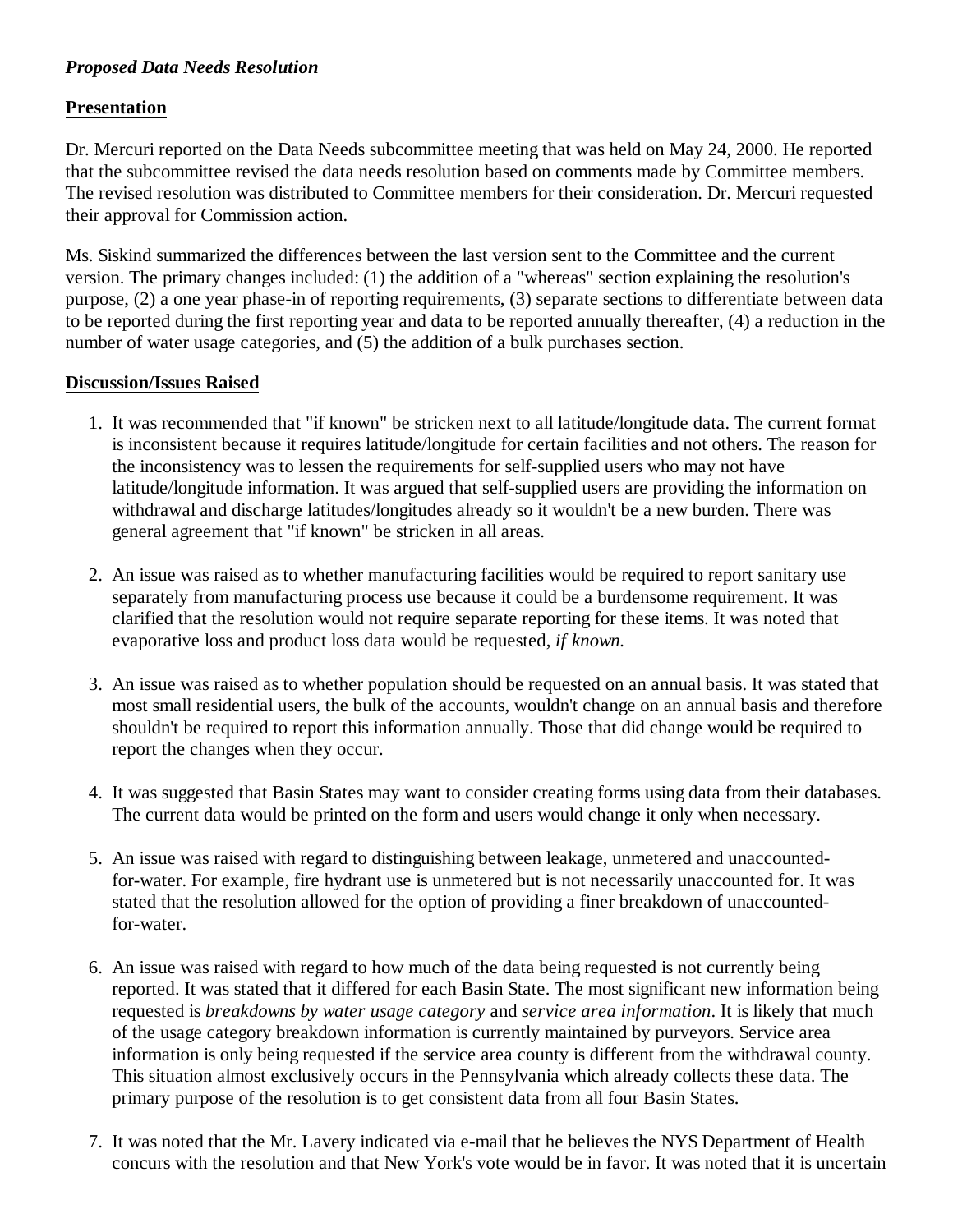whether the issue concerning collection of self-supplied data by New York State has been resolved.

- 8. The issue of staff resources needed to automate the data was raised.
- 9. New York City (NYC) representatives were asked whether NYC maintains data on water used within the NYC watershed. NYC representatives responded that there are three types of consumers of water originating in the watershed: (1) consumers in the watershed who rely mostly on ground water, (2) consumers in several communities that draw water from the aqueducts, and (3) consumers in New York City. NYC representatives were asked if they could provide data on the first group. They replied that they would look into what was available.
- An issue was raised regarding the placement of nurseries under the category *non-agricultural* 10. *irrigation*. It was stated that nurseries consider themselves to be agriculture. There was general agreement that nurseries should be removed from *non-agricultural irrigation* and made into a separate category. It was noted that agricultural use is estimated and not required to be metered. It also was noted that it may be difficult to separate livestock use from other types of agricultural use since they can take place at one location.
- 11. It was recommended that language in the resolution be changed from "subject to source metering requirements under subsection 2.50.2 and service metering requirements under subsection 2.50.1" to "subject to subsection 2.50.2 and subsection 2.50.1." This recommendation was made because section 2.50.2 of the Water Code regulates certain entities that are not required to source meter. There was general agreement that this change be made.
- 12. It was suggested that more information on wastewater treatment plants (WWTP) should be required, particularly when water supply and WWTP service areas are not coterminus. This information is important for doing watershed analysis. It was stated that in New Jersey and New York the information is maintained electronically and is readily available, but in Pennsylvania, for example, it is not.
- 13. The discussion ended by noting that the resolution could not be voted on due to the lack of a quorum. It was agreed that an e-mail be sent notifying all members that there would be a vote at the next meeting and encouraging their attendance. The e-mail would transmit the latest draft resolution and an explanation of the changes.

#### **Conclusions/Follow-up Items**

- 1. "If known" will be stricken next to all latitude/longitude data.
- 2. NYC representatives will look into whether they have data on water use in the NYC watershed.
- 3. Nurseries will be removed from *non-agricultural irrigation* and made into a separate category.
- 4. Language in the resolution will be changed from "subject to source metering requirements under subsection 2.50.2 and service metering requirements under subsection 2.50.1" to "subject to subsection 2.50.2 and subsection 2.50.1."
- 5. An e-mail will be sent notifying all members that there would be a vote at the next meeting and encouraging their attendance. The e-mail will transmit the latest draft resolution and an explanation of the changes.

### *Unaccounted-for-Water*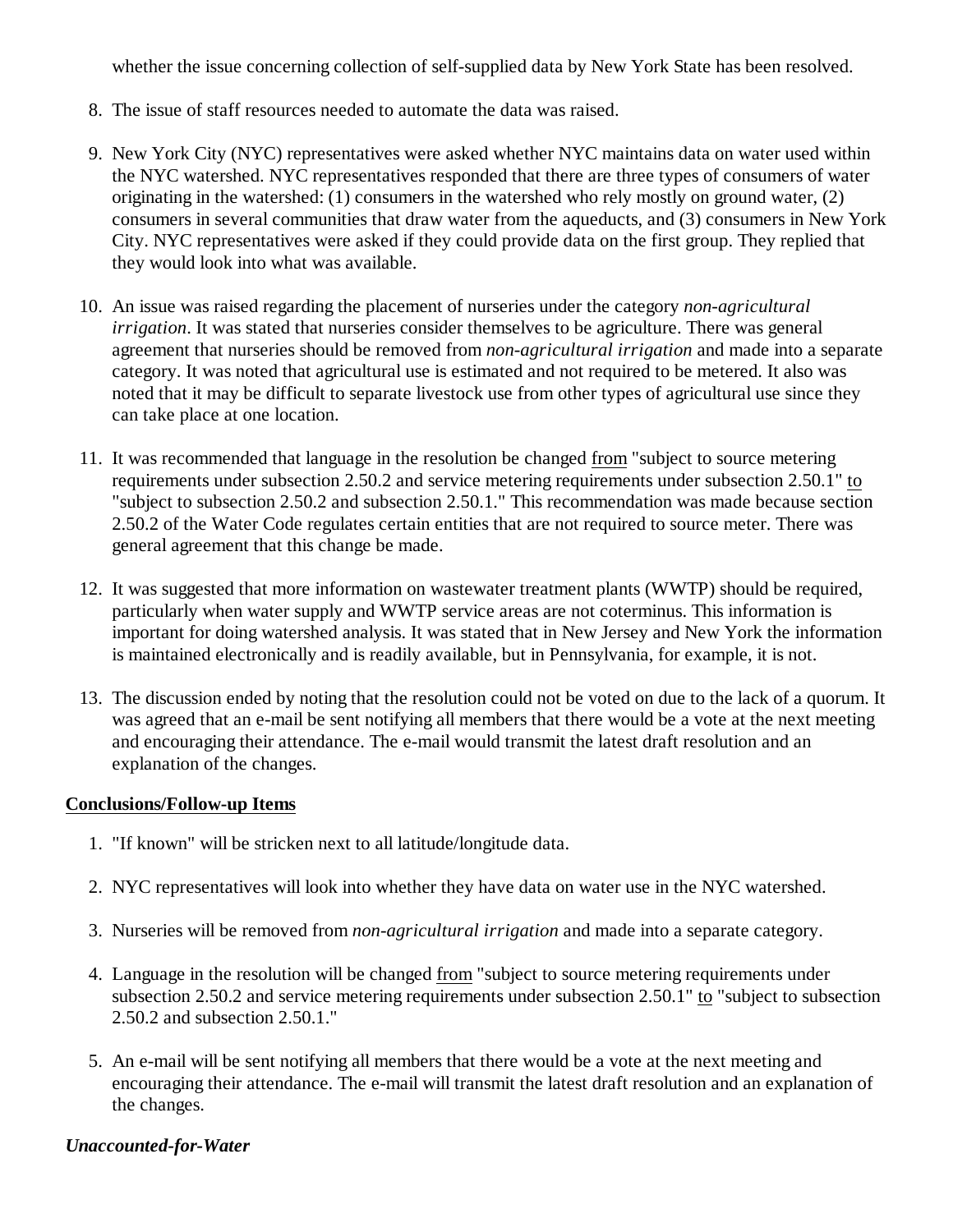## **Presentation**

The representatives from the three Basin States in attendance were asked to report their progress on collecting 1999 unaccounted-for-water data from purveyors supplying over 1 mgd as agreed to at the previous meeting. Mr. Lovell reported that they have collected the data with 2 exceptions - Wilmington and Milford. Both purveyors have assured Delaware that they are working on it. A question was raised as to whether the Delaware utilities defined unaccounted-for-water consistently. Mr Lovell responded that some defined it as unmetered, while others did not.

Dr. Miri reported that New Jersey sent letters to the purveyors and have started to receive some responses. They anticipate, with some summer intern help, that they will have a report in September or October. They requested the unmetered ratio and will compare it to previous years.

Mr. Gast reported that they have recently received 1999 annual reports that include unaccounted-for-water information from purveyors. They are working on the analysis and will complete it by early September.

It was noted that New York State had reported via e-mail that beginning this week they will review what unaccounted-for-water data are available and will go out to the field to collect data. The e-mail also noted that, ultimately, DRBC may need to collect the data directly from the purveyors.

### **Conclusions/Follow-up Items**

The Basin State representatives agreed to complete the data collection effort and present the results at the next Committee meeting in September.

## *Update on DRBC's Water Use Database*

Esther Siskind reported that Karen Reavy of DRBC staff just completed transferring the water demand data from Excel to an SQL database. The database is linked to DRBC's Geographic Information System (GIS), will allow the data to be processed much more quickly and has eliminated many of the inconsistency problems associated with the Excel spreadsheets.

## **SPRAY IRRIGATION**

### **Presentation**

Mr. Palmer asked the Committee to consider where they think DRBC should go with spray irrigation. He then asked each Basin State representative to report on policies and regulations in their States.

Dr. Miri reported that New Jersey is encouraging golf courses to consider spray irrigation. There have been no recent regulation changes. The current regulations address discharges to ground water which includes spray irrigation. New Jersey has a Manual that discusses beneficial reuse of wastewater effluent. One golf course is known to be using spray irrigation and there have been no reported problems.

Mr. Gast reported that spray irrigation is being discussed in Pennsylvania, but there are no specific policies or regulations that have been established. Golf courses that spray irrigate are not treated differently from those that do not. A number of golf courses are spray irrigating as well as a stadium. Although the concept of reuse is promoted, the recent drought taught a lesson that it may be more important to return water to the streams than to use it on golf courses during a drought. However, spray irrigation can be discontinued in favor of other sources during a drought.

Mr. Lovell reported that there is not much spray irrigation occurring in Delaware. The drought provided an opportunity for use of reclaimed water. An athletic field received water from a local wastewater treatment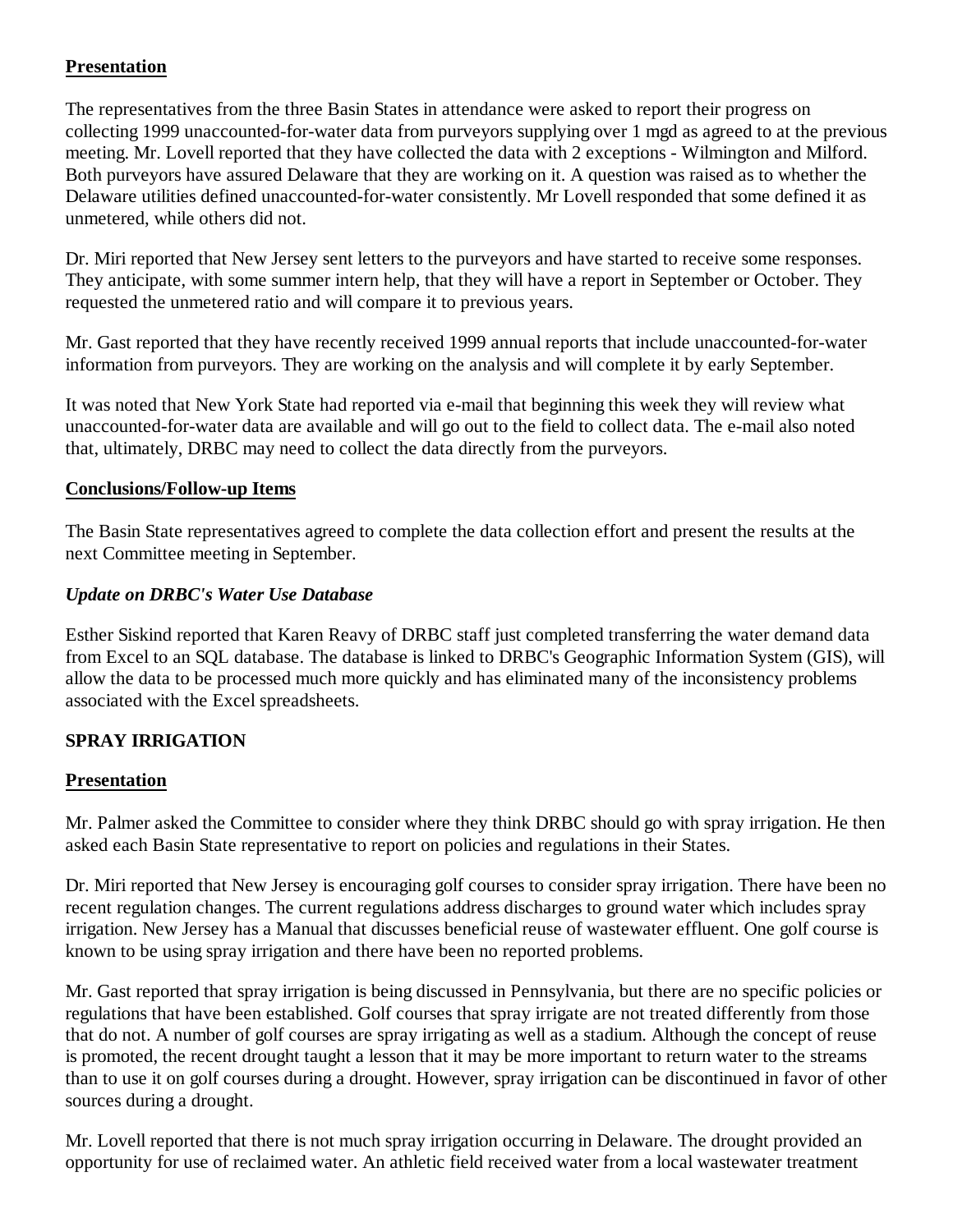plant. The regulations state that project applicants should consider using less than potable water quality where feasible. It is usually more expensive and complicated and not considered unless water is not available. Two golf course projects are using reclaimed water. There has also been some support for using tertiary-treated effluent for residential landscaping. As supplies get tighter, people will look at it closer. Mr. Lovell also expressed concern about reducing surface water discharges during low flow conditions. Spray irrigation has been advanced as means of deflecting away point source discharges from receiving waters for water quality reasons.

## **Discussion/Issues Raised**

1. *Uses other than golf courses*: There was general agreement that reclaimed water be considered not only for golf courses, but also for other large non-potable uses. Examples would be athletic fields, industry, nurseries and institution turf. Other reasons that golf courses should be de-emphasized are: (1) new data are showing that reclaimed water may be bad for turf; (2) golf courses are often in rural areas and not near dischargers; and (3) golf courses shouldn't be unfairly burdened.

Other uses of reclaimed water were discussed. Its use is restricted on food crops. On other crops, it is not encouraged or discouraged. Use for fire fighting is not feasible in most situations because water is taken from the potable water distribution system. New York City has explored using reclaimed water for the paper industry. However, it encountered obstacles including transmission costs from the WWTP and water quality issues.

2. *Focus on reclaimed water rather than spray irrigation*: There was general agreement that the focus of the issue being considered by the Committee should be expanded from spray irrigation to reclaimed water use in general.

3. *Balancing reclaimed water use with stream flow needs*. Concern was expressed over using reclaimed water during low flow conditions. Under these conditions, it may be more beneficial to discharge to a stream. One option is to discontinue reclaimed water use during drought conditions and rely on another source. This issue has to be looked at on a case-by-case basis.

Often reclaimed water use is good for quality, but not quantity. Eliminating discharges for water quality reasons is promoted when every drop is needed during droughts.

It was suggested that because stream flow needs must be balanced with water supply needs, reclaimed water use should be addressed in an IRP. However, it was noted that IRPs are not site-specific and could not be used to assess these type of issues. Rather, IRPs should provide strategies and guidance for encouraging reclaimed water use. At the same time, individual users should be encouraged to evaluate resources from an integrated perspective.

Other issues to consider in determining whether reclaimed water use is more beneficial than stream discharge are: (1) whether the wastewater discharge originated as ground water or surface water and whether the alternative source for the user is ground water or surface water and (2) evaporative losses from spray irrigation (drip irrigation may be a better alternative).

4. *Focus on UAW vs. Reclaimed water use*. Concern was expressed that too much focus was being placed on reclaimed water rather than on unaccounted-for-water (UAW). UAW should be addressed before placing more burdens on the wastewater treatment plant (WWTP) operators. It was noted that this focus is a result of water quality and WWTP programs having more regulatory clout and funding than water supply programs. Another reason is that purveyors claim that leakage isn't a big problem because it goes back into the ground water.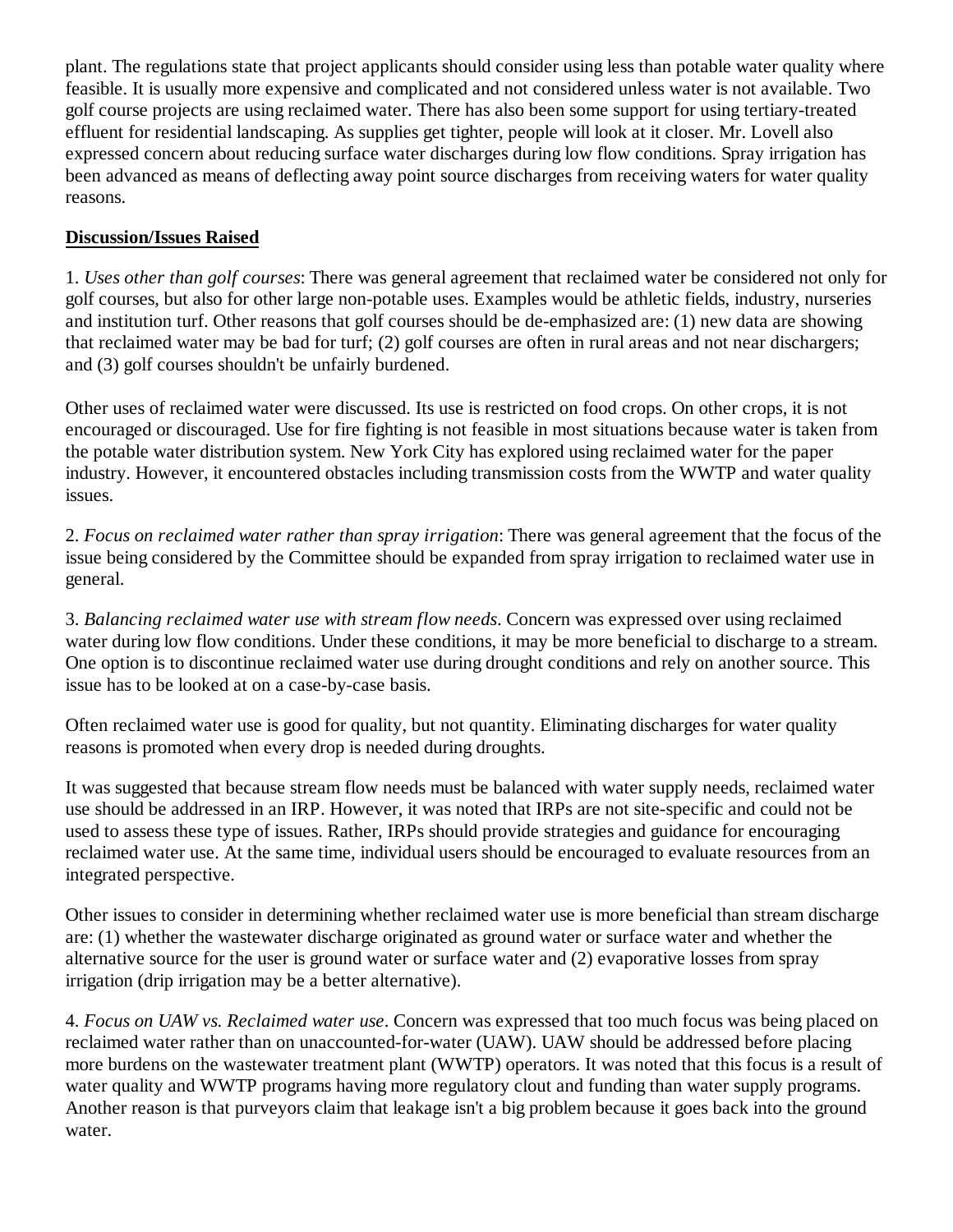It was further noted that reuse is more costly than addressing UAW incrementally over a period of time. Why, then, isn't UAW prioritized over reuse for economic reasons? It was suggested that a possible answer is that reuse is more capital intensive which enables purveyors to increase revenues and charges. However, if water main replacement is part of a UAW program, it also can increase the rate base and at the same time increase the amount of water that can be sold to customers.

A question was raised as to whether DRBC should tackle UAW first or whether UAW and reuse should be tackled at same time. Reducing demand and lowering UAW before reuse was suggested. However, there was general agreement that both are opportunities for better managing water resources and both should be promoted. It was suggested that there could be opportunities for encouraging water users to link the two issues and look at both supply and discharge. It was noted that an individual user often doesn't deal with both issues; UAW is most prevalent in large, older public water supply systems, while spray irrigation/reuse would be implemented by individual businesses such as golf courses. However, it was suggested that the two issues can be meshed at the policy level. Also, purveyors providing the wastewater should have low UAW.

5. D*RBC's Role*. DRBC's role was discussed. Since the feasibility of reclaimed water use varies on a case by case basis, what can be done at a macro level? One role for DRBC is to encourage users to consider using reclaimed water. It was suggested that the Committee should develop a policy for Commission consideration. A number of members asked whether the Commission had ever espoused a policy on reclaimed water use. [Note: The Commission's directive to the Water Management Advisory Committee on this issue is attached (Attachment 4).]

It was suggested that the Committee may want to consider requiring golf courses to do a spray irrigation feasibility study as part of the DRBC docket application. Through these studies, DRBC would gain an understanding of site-specific issues surrounding spray irrigation and encourage users to explore it. The study would be short, possibly a form, and would present basic information; costly water quality assessments would not be required. A similar requirement is in place for water conservation pricing studies. Purveyors applying for new or expanded withdrawals over 1 mgd are required to do a feasibility study of implementing a water conservation pricing structure if they don't have one in place. They are not required to implement the pricing structure, only to study it.

There was general agreement that DRBC should encourage users to evaluate using reclaimed water and that the concept of requiring a feasibility study/alternatives evaluation should be explored. Uses other than golf courses should be included. The Committee asked DRBC staff to develop a purpose and need statement and outline what would be included in a feasibility study as part of a docket application.

6. *Economic Issues*. Economic issues were discussed. (1) Reclaimed water use works when potable water prices are high; it then makes sense to treat wastewater to a tertiary level and use it for cooling water. (2) Reclaimed water use is more feasible for facilities with package treatment plants because transmission costs are low and the discharge can more readily be treated to tertiary levels. (3) Incentives could be offered for using reclaimed water. For example, the user would be exempt from drought restrictions.

### **Conclusions/Follow-up Items**

The Committee asked DRBC staff to develop a purpose and need statement and outline what would be included in a feasibility study as part of a docket application.

## **WATER USAGE TERMINOLOGY**

The agenda item related to water usage terminology was tabled and DRBC staff was asked to prepare an issues paper discussing the agenda item.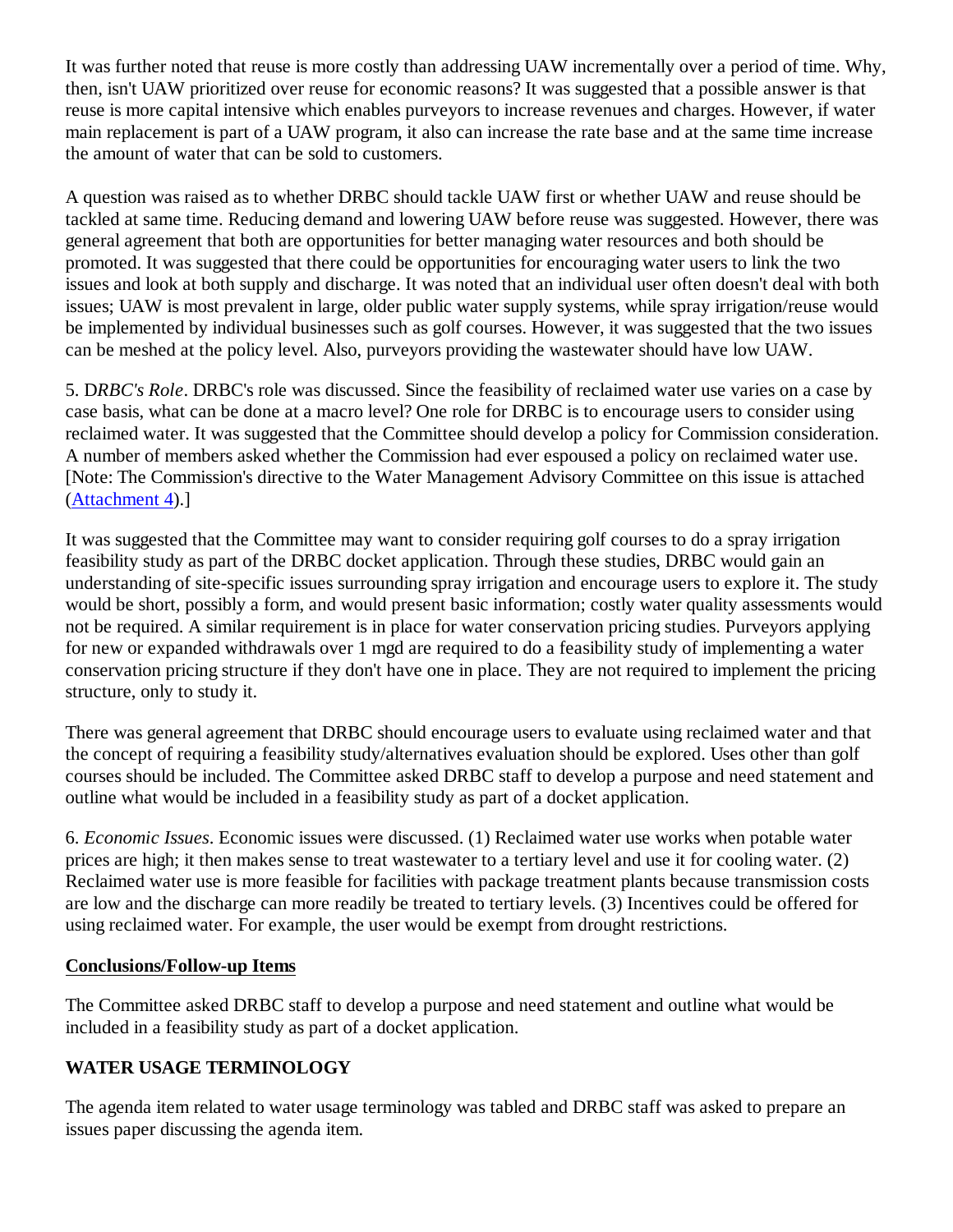## **NEXT MEETING**

The next meeting will be held on September 12th at 9:30 a.m. at the DRBC office in West Trenton. The following meeting will be held on November 2nd at the same time and location.

### **WATER MANAGEMENT ADVISORY COMMITTEE**

## **July 13, 2000**

#### **Members Present**

| 1. Janet Bowers             | <b>Chester County Water Resources Authority</b> |
|-----------------------------|-------------------------------------------------|
| 2. William Gast             | Pennsylvania DEP                                |
| 3. John Gaston              | <b>Stony Brook Regional Sewerage Authority</b>  |
| 4. Stewart Lovell           | <b>Delaware DNREC</b>                           |
| 5. Bruno Mercuri            | Mercuri & Associates                            |
| 6. John Mello               | <b>USEPA, Region II</b>                         |
| 7. Joseph Miri              | New Jersey DEP                                  |
| 8. William Palmer           | <b>Water Resources Association</b>              |
| 9. Warren Liebold           | New York City DEP                               |
| 10. Frank Schaefer          | US Army Corps of Engineers                      |
| 11. Ferdows Ali (designee)  | NJ Dept. of Agriculture                         |
| <b>DRBC</b> Staff present   |                                                 |
| 1. Evelyn Borbely           |                                                 |
| 2. Greg Cavallo             |                                                 |
| 3. Jeffrey Featherstone     |                                                 |
| 4. David Pollison           |                                                 |
| 5. Hernan Quinodoz          |                                                 |
| 6. Esther Siskind           |                                                 |
| <b>Others in Attendance</b> |                                                 |
| 1. Joseph Rutkowski         | New York City DEP                               |
| 2. Robert Brabston          | NJ Division of the Ratepayer Advocate           |
|                             |                                                 |

3. Van Polhemus Greeley-Polhemus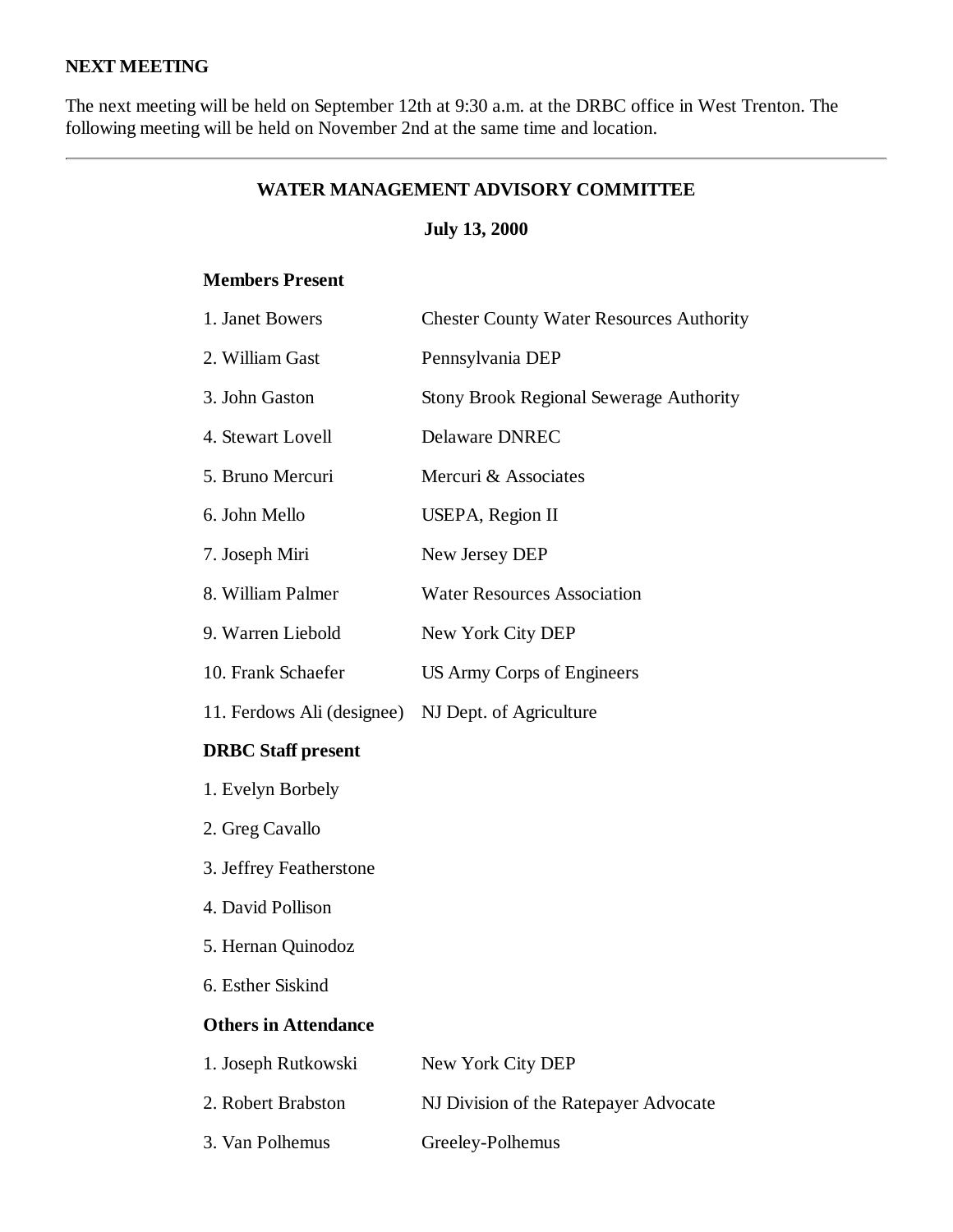### **Attachment 1**

#### **AGENDA WATER MANAGEMENT ADVISORY COMMITTEE**

#### **Delaware River Basin Commission**

#### **July 13, 2000 - 9:30 A.M.**

#### **1. Minutes**

#### **2. IRP Subcommittee Report (Bowers)**

**- IRP Draft Guidance**

#### **3. Data Needs Subcommittee Report (Mercuri)**

- **Proposed Data Needs Resolution (Mercuri)**
- **Unaccounted for Water (States to report progress)**
- **Update on DRBC's Water Use Database (Siskind)**
- **4. Spray Irrigation**
	- **States to report on policies/permitting requirements for golf courses**
- **5. Water Usage Terminology (Featherstone/Siskind)**
	- **Consumptive & Depletive Use**
	- **Greywater & Reclaimed water**
- **6. Next Meetings**

#### **Attachment 2**

#### **IRP Definition Statement Distributed at the July 13, 2000 WMAC Meeting**

### AN IRP (under DRBC regulations) IS A TOOL TO:

- 1. Evaluate the need to lower ground water withdrawal limits.
- 2. Evaluate and develop management objectives and strategies on a subbasin basis to ensure that ground and surface water withdrawals are managed in a manner that protects both instream and withdrawal uses in the subbasin.
- Evaluate the adequacy of existing ground and surface water resources to meet all existing and future 3. needs in the subbasin, and assess options for meeting those needs.
- Engage stakeholders as active participants in developing effective, long-term water resource 4. management objectives and strategies.
- 5. Consider the inter-relationship of water quality and water availability for current and future water uses in a subbasin.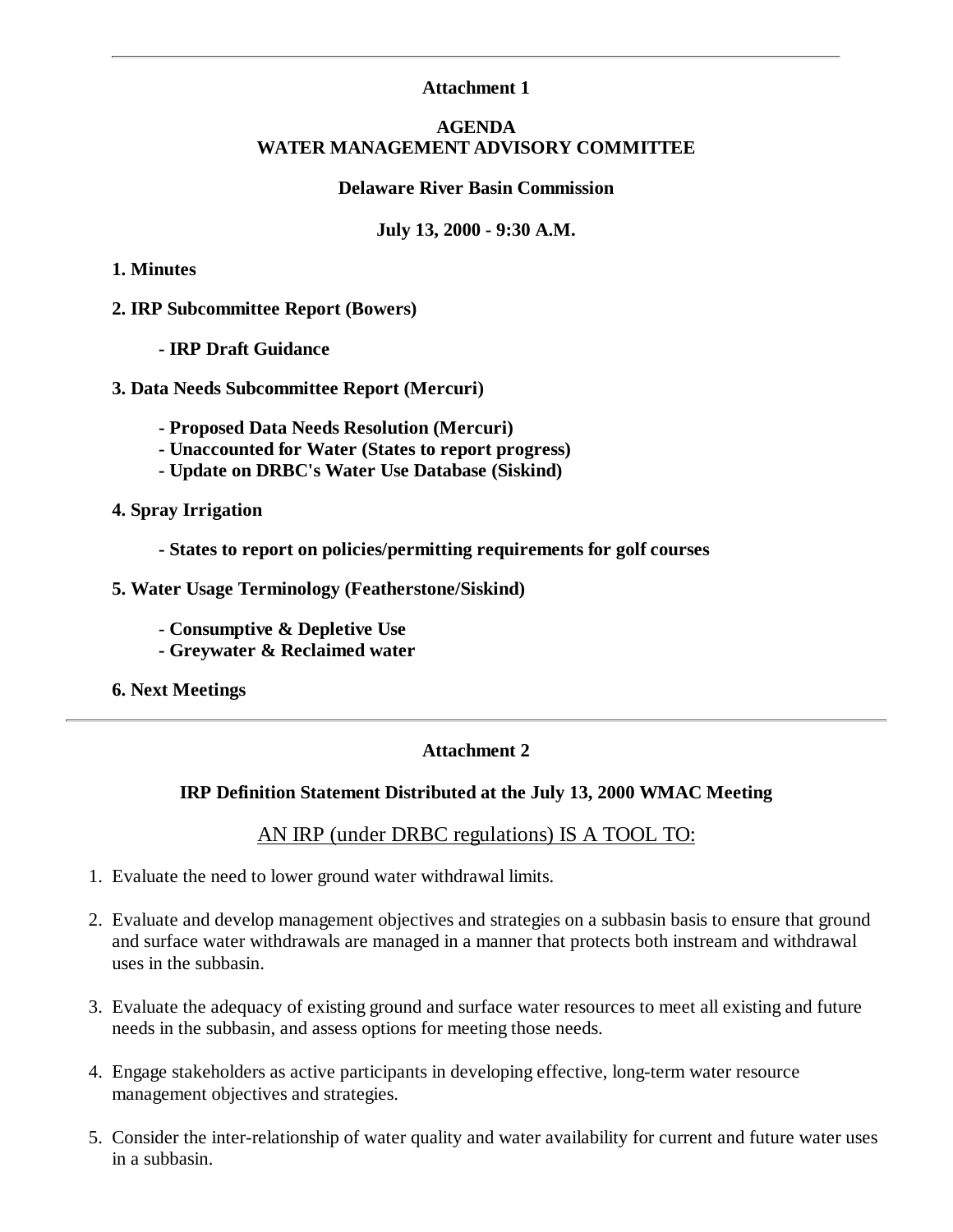Assist planners to better integrate water resource protection in land use planning. However, an IRP is 6. not intended to be a tool to preclude growth that is inconsequential to water resource protection. The availability of ground or surface water, individually, may not be a limiting factor for growth, since a combination of both or sources of potable water outside of the subbasin may exist. By evaluating all water resources options, existing and future needs may be met while simultaneously protecting other uses including instream flow needs.

## The role of DRBC in the IRP process is to:

- 1. Review an IRP for consistency with the DRBC's regulations and to modify withdrawal limits to correspond to the limits proposed in the IRP.
- 2. Provide guidance and assistance for improved water resource planning at the local level.

Note: The responsibility for adoption and implementation of IRP's lies with the local governments.

## The role of the Municipalities in the IRP process is to:

1. Adopt and implement an IRP and incorporate the IRP into the municipalities' Comprehensive Plan.

## **Attachment 3**

### **Revised IRP Definition Statement Based on WMAC Member Comments**

## AN IRP (under DRBC regulations) IS A TOOL TO:

- 1. Evaluate and develop management objectives and strategies on a subbasin basis to ensure that ground and surface water withdrawals are managed in a manner that protects both instream and withdrawal uses in the subbasin.
- 2. Evaluate the adequacy of existing ground and surface water resources to meet all existing and future needs in the subbasin, and assess options for meeting those needs.
- Engage stakeholders as active participants in developing effective, long-term water resource 3. management objectives and strategies.
- Consider the inter-relationship of water quality and water availability for current and future water uses 4. in a subbasin.
- 5. Assist planners to better integrate water resource protection in land use planning. However, an IRP is not intended to be a tool to arbitrarily preclude growth. The availability of ground or surface water, individually, may not be a limiting factor for growth, since a combination of both or sources of potable water outside of the subbasin may exist. By evaluating all water resources options, existing and future needs may be met while simultaneously protecting other uses including instream flow needs.

# The role of DRBC in the IRP process is to:

1. Review an IRP for consistency with the DRBC's regulations and to modify withdrawal limits to correspond to the limits proposed in the IRP.